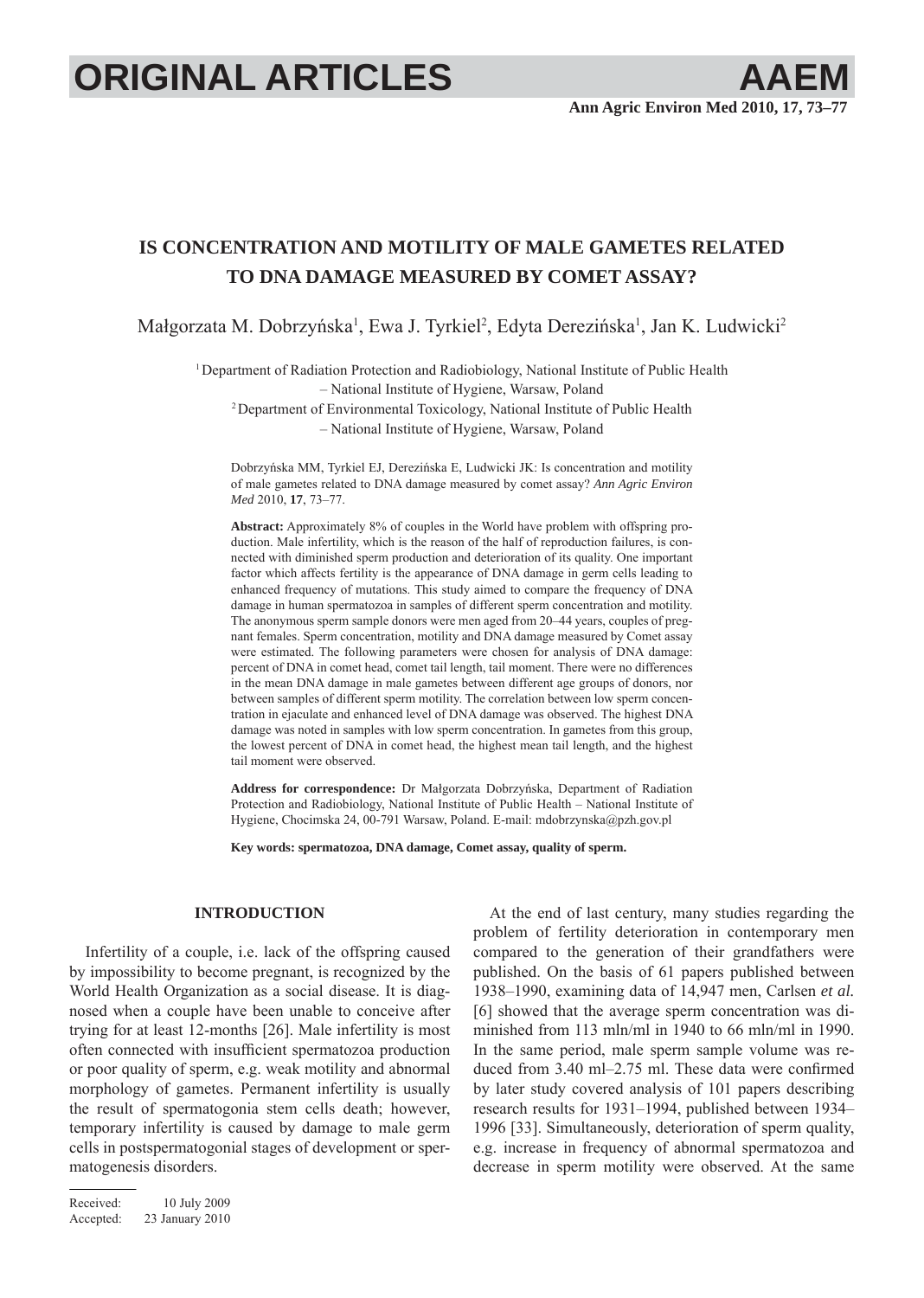time, an increase in male sex-related typical cancers, such as testis and prostate cancers, was noted. A two-fold increase in the incidence of congenital malformations of the genital tract, such as cryptorchidism and hypospadias in newborn boys, were observed [5, 6, 14].

Decrease in spermatozoa concentration in the sperm of contemporary males, accompanied by its poorer quality, leads to reduction in the chance of reproduction which may be considered as probably one of the reason negative birth-rate in numerous countries of Europe. According to a report of the World Health Organization published in 1993, it has been estimated that approximately 7%, e.g. 50–80 mln people on the World, have problem with procreation [26]. The problem of infertility concerned 1 in 20 males and was the reason for 50% of the failures in reproduction. For example, in the area of Upper Silesia in Poland, the fertilization potential of donors' semen is low, and seems to be diminished due to high degree of industrial pollution [16].

The following risk factors are regarded responsible for reduced male fertility: toxins, cytokinins, free oxygen radicals, deficiency of vitamins and mineral salts, inadequate nutrition, nicotine, alcohol, drugs, medications (anabolites), high temperatures, vibrations, ionising radiation and chemical agents, predominately endocrine disruptors. It has been observed recently that a decrease in sperm viability and progressive motility is correlated with the frequency of usage of mobile phones, whereas an increase in the level of abnormal spermatozoa is associated with the duration of exposure to waves emitted by GSM equipment [37].

Except for reduced sperm concentration and deterioration of sperm quality, one of the most important agents which affects fertility is the occurrence of DNA damage in germ cells, leading to enhanced level of mutations. Spermatozoa contribute a half of the genetic information to the genome of a developing foetus; therefore, DNA damage in germ cells may be reflected in the heath of the offspring. Fertilization of the egg by damaged spermatozoa carries the risk of spontaneous abortion, congenital malformations observed at birth, and genetic diseases, as well as increased frequency of childhood cancers.

This study aimed at comparison of DNA strand break frequency in human spermatozoa in sperm samples of different concentration and motility of the gametes.

# **MATERIALS AND METHODS**

**Sample collection.** Anonymous sperm donors were men aged between 20–44 years, the spouses of pregnant women. Sexual abstinence time before collecting sample was not less than 2 days. Protocols of sperm sampling (sperm sample volume, motility and sperm concentration) were performed according to the World Health Organization recommendations [38].

Each donor filled in the questionnaire, describing diseases suffered from and medicines given during the last 6 months. For Comet assay, samples were selected from healthy donors who had not received medicines within the 6 months before sampling. Donors agreed to donate a part of their samples for scientific research. The permission of the Bioethical Commission was also granted for this study.

Samples were taken in previously described and preweighed containers. The weight of each sample was calculated on the basis of the difference between the weight of the container before and after addition of the sample. Sample attributes (colour, stickness, consistency, aggregation, agglutination, and presence bands of mucus) were recorded. Immediately after sampling, the specimens were placed on a mixer and incubated at 37°C to mix and liquidate of samples. Then, parts of sperm samples were taken to estimate motility; the remaining sperm samples were placed in test tubes in a water bath. Sixty two sperm samples were collected.

**Sperm motility.** Sperm motility was determined by counting all motile and immotile spermatozoa in randomly selected fields of view under a contrast phase microscope, using a  $40\times$  magnification, only free spermatozoa were scored.

Motility analysis was started immediately after the incubation. Six μl of undiluted semen was placed on a microscope slide and covered with an  $18 \times 18$  coverslip. The wet slide was placed on a heated (37°C) microscope table. A hundred spermatozoa on each of 2 independent slides were scored. Spermatozoa were scored on each microscope field according to the classes described by the World Health Organization. The first, spermatozoa of class  $a$  – rapidly progressive, and class b – slowly progressive, were scored. Class c is characterized by non-progressive movements (spermatozoa remaining in place, only circular and/or oscillatory movements observed), class d – immobile sperm. To calculate the percentage of motile spermatozoa, sperm of grups a+b were taken into consideration.

**Sperm concentration.** Samples were mixed accurately before analysis. High density samples were diluted (dilution was taken into consideration during calculation). Suspension was again accurately mixed before pouring into a Neubauer chamber. Scoring of spermatozoa in the squares of the chamber was carried according to procedures recommended by the World Health Organization [38].

**Comet assay.** Parts of individual samples assigned to DNA damage analysis were frozen at -70°C and kept in this conditions for several months. They were defrosted immediately before analysis of DNA damage frequency. For this analysis, suspension of single cells on the agarose gel is required, according to the modified comet assay [7]. Samples with a very high concentration (over 700  $\times$  10<sup>6</sup>) were diluted 10-fold. From the remaining samples, depending on the concentration,  $1 \mu 30 \mu 1$  of semen to Eppendorff test tubes were taken. 80 μl of low melting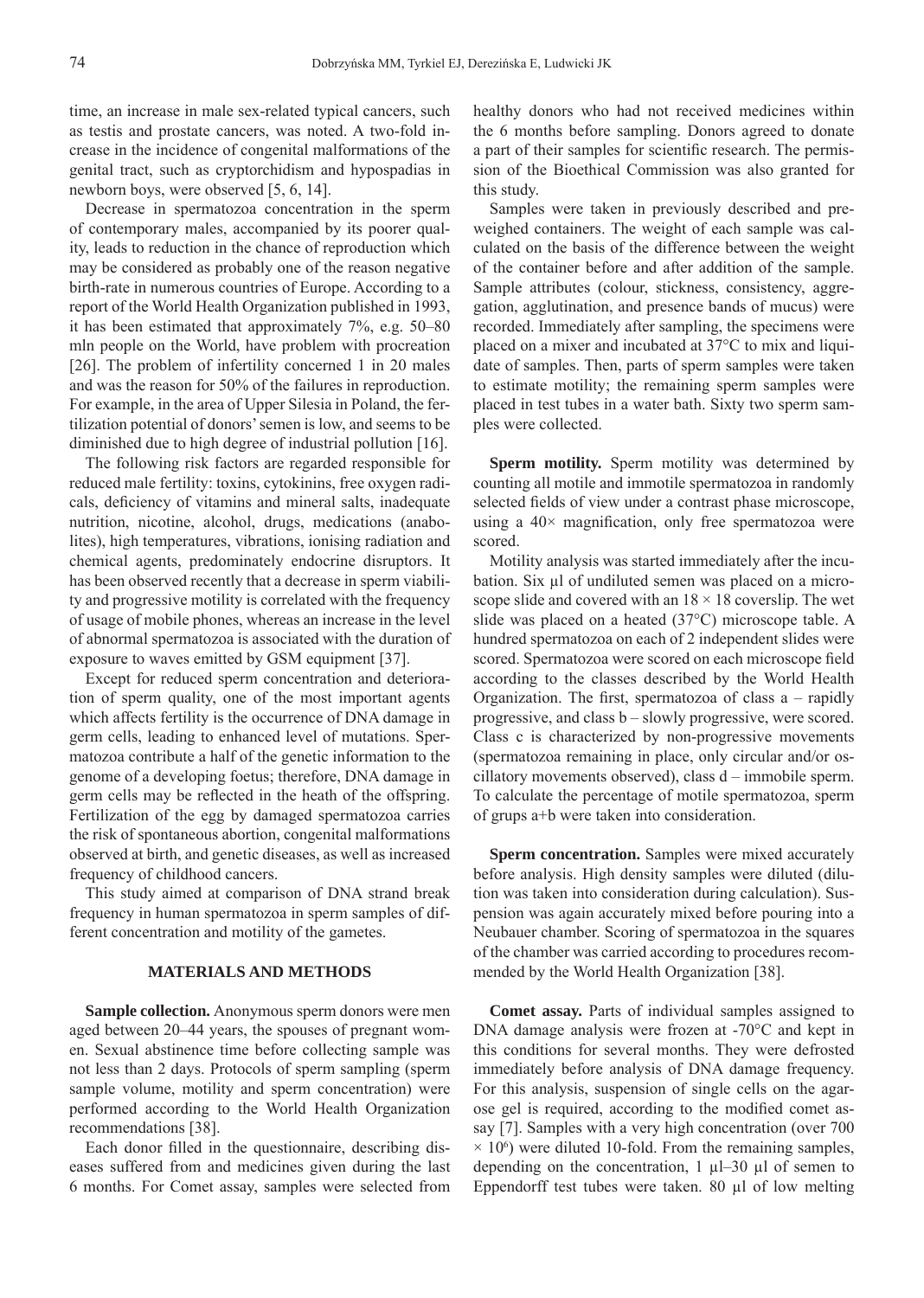|                           | Number of<br>samples | Percentage of DNA<br>in comet head | Comet tail lenght $(\mu m)$ | Tail moment      |
|---------------------------|----------------------|------------------------------------|-----------------------------|------------------|
| Mean values               | 62                   | $70.53 \pm 10.32$                  | $28.24 \pm 6.20$            | $10.49 \pm 4.94$ |
| Age of donors (years):    |                      |                                    |                             |                  |
| $20 - 29$                 | 31                   | $69.79 \pm 10.18$                  | $28.52 \pm 6.28$            | $10.79 \pm 5.17$ |
| $30 - 35$                 | 26                   | $71.07 \pm 10.68$                  | $28.19 \pm 6.56$            | $10.53 \pm 5.06$ |
| $>35$                     | 5                    | $72.26 \pm 11.07$                  | $26.92 \pm 4.57$            | $8.65 \pm 2.71$  |
| Sperm concentration       |                      |                                    |                             |                  |
| $< 20 \times 10^{6}$ /ml  | 10                   | $66.19 \pm 12.33$                  | $32.24 \pm 7.78*$           | $13.30 \pm 6.77$ |
| $20-100 \times 10^{6}$ ml | 30                   | $70.67 \pm 10.34$                  | $27.44 \pm 5.00$            | $10.06 \pm 4.32$ |
| $>100 \times 10^{6}$ /ml  | 22                   | $72.54 \pm 9.52$                   | $27.46 \pm 6.47$            | $9.98 \pm 4.40$  |
| Sperm motility            |                      |                                    |                             |                  |
| $< 50\%$                  | 14                   | $73.35 \pm 7.97$                   | $28.29 \pm 4.67$            | $9.82 \pm 3.86$  |
| $>50\%$                   | 48                   | $69.91 \pm 10.88$                  | $28.58 \pm 6.77$            | $10.79 \pm 5.33$ |

**Table 1.** Correlation between the level of DNA damage in male gametes, age of donors, and concentration and motility of spermatozoa.

\*Statistical significance compared to other groups by Student t-test,  $p<0.05$ .

point agarose (LMPA) was mixed with the semen and then pipetted onto each microscope slide covered previously with agarose of normal melting point (NMPA). Slides were covered with cover slips and kept at 4°C for 5 min to solidify the agarose. After removing the cover slips, the next layer of LMPA agarose were added and allowed to solidify again. Then the cells on slides were immersed in lysing solution containing proteinase K in the presence of detergent. Lysis was conducted at 35°C for 20 h. On the next day, the cells were incubated in electrophoresis solution for 20 min. Low voltage electrophoresis was conducted in alkaline condition for 10 min using 24 V and 300 mA. After finishing the electrophoresis, the slides were neutralised and stained with ethydine bromide (EtBr). Slides were examined using a fluorescence microscope. Images were registered and then examined using computer software CASP [20] enabling various DNA damages analysis. A hundred cells from each donor were scored. Parameters chosen for DNA damage estimation were "percentage of head DNA", "comet tail length" and "tail moment". Statistical analysis was performed using Student t-test.

#### **RESULTS**

The mean values of DNA damage in genetic material are shown in Table 1. DNA damages were estimated taking into account the age of donors (20–29, 30–35, over 35 years); depending on the sperm concentration (below  $20 \times$ 10<sup>6</sup>, from 20  $\times$  10<sup>6</sup> to 100  $\times$  10<sup>6</sup>, over 100  $\times$  10<sup>6</sup>; and depending on motility (under 50% and over 50%).

Percentages of head DNA in 62 semen samples differed, and varied from 46.17% in a 27-year-old donor (concentration  $12.8 \times 10^6$ , motility 74%) to 94.20% in a 31-year-old donor (concentration  $319 \times 10^6$ , motility 72%). Mean percentage of head DNA was 70.53%. There were no significant differences between mean DNA damage in samples of donors from different age groups.

Mean percentage of DNA in comet heads from samples of concentrations below  $20 \times 10^6$ /ml was 66.19%, in samples of concentrations from  $20 \times 10^6$ /ml to  $100 \times 10^6$ /ml  $-70.67\%$ , whereas in samples of concentration over 100  $\times$ 106 /ml – 72.54%. There was a slightly higher percentage of DNA in comet heads in samples with less motile spermatozoa, but the results were not statistically significant.

The mean comet tail length was  $28.24 \pm 6.20$  µm and varied between 9.91 μm in a 31-year-old donor (sperm concentration  $319 \times 10^6$ /ml, motility 72%) to 44.5  $\mu$ m in a donor 27-year-old (sperm concentration  $12.8 \times 10^6$ /ml, motility 74%). Results for donors aged 20–29 years and aged 30–35 years were similar. In the group of the oldest donors (over 35 years old) the average comet tail length was the lowest,  $6.92 \pm 4.57$  µm. There were no statistical differences between tail lengths in different age groups. The mean comet tail length was the highest in donors having a sperm concentration below  $20 \times 10^6$ . The results observed in this group were statistically significant compared to the results from other groups (20–100  $\times$  10<sup>6</sup>/ml and over 100  $\times$ 106 /ml). There were no statistically differences in comet tail lengths between samples of different mobility of gametes.

The values of the mean tail moment value were calculated as  $10.49 \pm 4.94$ , and varied from 0.94 in a donor aged 31 years (sperm concentration:  $319 \times 10^6$ /ml, motility 72%) to 2.53 in a 27-year-old donor (sperm concentration:  $12.8 \times$ 106 /ml, motility 74%). The lowest values were observed in donors aged over 35 years, but the results were not statistically significant compared to other experimental groups. Some, however not statistically significant differences in the comet tail moment values in samples of different sperm concentration, were noted. The highest values were observed in samples of the lowest sperm concentrations, whereas the lowest values were in samples of the highest sperm concentrations. Nevertheless, no statistically significant differences in comet tail moment values between samples of different motility were noted.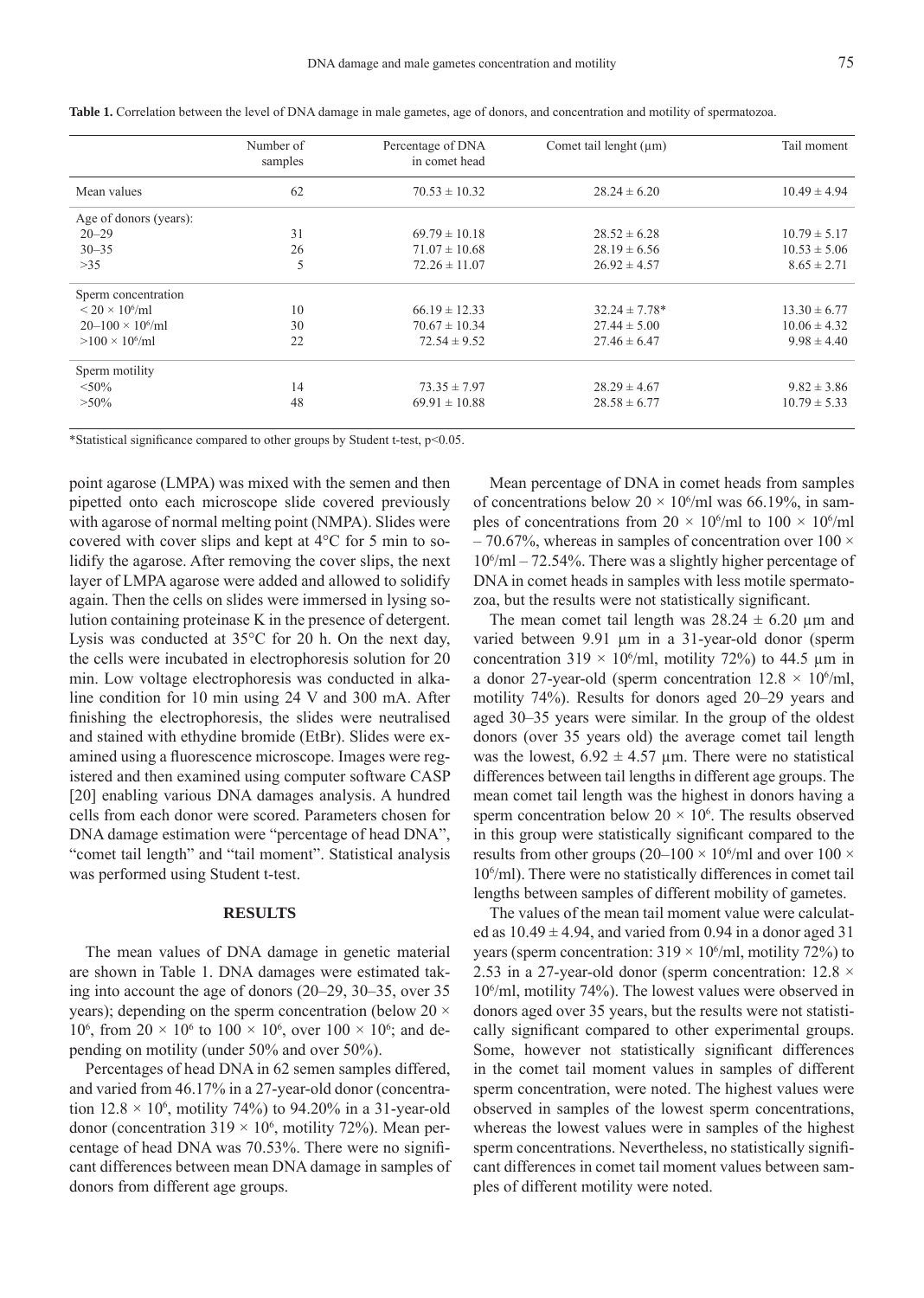### **DISCUSSION**

It is estimated that 25–50% of couples' infertility is attributed to the male factor [34, 38].

Damage to sperm nuclear chromatin, such as DNA fragmentation may influence male fertility, successful fertilization and sustained pregnancy [1, 11, 21, 22, 36]. DNA integrity in the male gamete is of great importance for proper transmission of genetic information to the offspring genome, and in the proper development of the embryo [9]. It is generally recognized that damage to 30% or more sperm DNA causes impossibility to became pregnant in a natural way [11, 12].

The enhanced frequency of DNA damages measured, among others, by comet assay in infertile patients has been observed by numerous authors [18, 21, 28]. Such an increase in DNA damage may be also connected with exposure to genotoxic agents [15] or with consumption of 3 or more cups of coffee per day [27].

Studies on DNA damage in samples from fertile normospermic, infertile normospermic and infertile asthenospermic men showed no differences in spontaneously occurred DNA damages. However, spermatozoa of asthenospermic men were more susceptible to induction of DNA damage by X-rays and hydroxyl peroxide [17, 24]. Induction of DNA damage in male gametes may be connected with enhanced risk of congenital malformations in the offspring, and with mutations leading to childhood cancers and infertility in the offspring [2].

In this study, for the estimation of DNA damages, 3 parameters were used: percentage of head DNA, comet tail length and tail moment. A high value of the first parameter provides information about minimal damage DNA of genetic material because undamaged DNA remains bonded to the nuclear matrix forming the head DNA, whereas broken DNA strands are taken from the nucleus towards the anode, forming characteristic DNA tail during electrophoresis. A higher level of DNA damage means the longer the DNA tail, and the higher the value of tail moment, which combines with distribution DNA in the tail and tail length. All parameters testified for minimal DNA damage in the same donor, a man aged 31 years (sperm concentration  $319 \times 10^6$ ) and sperm motility 72%). In another man aged 27 years all parameters testified for maximal DNA damage (sperm concentration  $12.8 \times 10^6$ , sperm motility 74%) were noted. Each of the tested parameters may therefore be used to estimate the DNA damage in male gametes.

Analysis of over 60 papers regarding the parameters of male semen showed that there were big differences between the quality of semen in men below 30 years and over 50, whereas there were no differences in the sperm count. Kidd *et al.* [19] found that the semen volume, percentage of morphologically normal and mobile spermatozoa decreases together with male age. On the other hand, Schmidt

*et al.* [27] found that in a population of men aged 22–80 years, the frequency of DNA damage measured by alkaline comet assay increased with age. They were not able, however, to show such a relationship when measurements were performed under neutral conditions. An increase in DNA damage in semen of men over 35-year-old was also observed by Trisini *et al.* [35]. Morris *et al.* [25] observed that in patients aged 29–44 the frequency of DNA damage increased with age. Other authors also stated that in the semen of older men, highly damaged gametes were more frequent [32]. This may be caused by oxidative stress in the male reproductive system [3, 4]. Significantly higher DNA damage in semen of men aged 36–57 years, compared to those aged 20–35 years, stated Singh *et al.* [31]. The results presented here did not show correlation between the frequency of DNA damage measured by alkaline comet assay and the age of men. This could be due to the fact that the group of the oldest men (35–44 years old) enrolled to the study was relatively small, men were relatively young compared to previously cited papers, and because they were spouses of pregnant females.

Numerous authors confirmed a correlation between the frequency of DNA damage measured by alkaline comet assay and sperm count [8, 10, 17, 21, 27, 30]. They observed an enhanced level of gametes with damaged DNA in men with a sperm concentration below  $20 \times 10^6$ /ml [23]. In our studies, a statistically significant correlation between the frequency of DNA damage and sperm concentration was noted. The frequency of DNA damage in samples with a sperm concentration below  $20 \times 10^6$  was significantly higher compared to samples with higher concentrations. Other author however, did not observe a correlation between sperm concentration and the incidence of DNA damage measured by comet assay [18, 25, 35].

Reference evidences indicate that the frequency of DNA damage increased in less motile gametes [23]. The increase in DNA damage dependent on motility and frequency of abnormal gametes was observed by Morris *et al.* [25]. The correlation between the spermatozoa motility and DNA damages frequency was also noted by other authors [13, 17, 30, 39]. Results presented above did not confirmed such correlation. Similarly, such dependence did not observe Schmidt *et al.* [27].

# **CONCLUSIONS**

Spermatozoa of oligozoospermic (low sperm concentration) donors are characterized by a significantly higher level of DNA damage.

In the examined population (20–44 years old), there was no correlation between the frequency of damaged DNA and donors' age.

The Comet assay may be used in biomonitoring of quality of human male gametes.